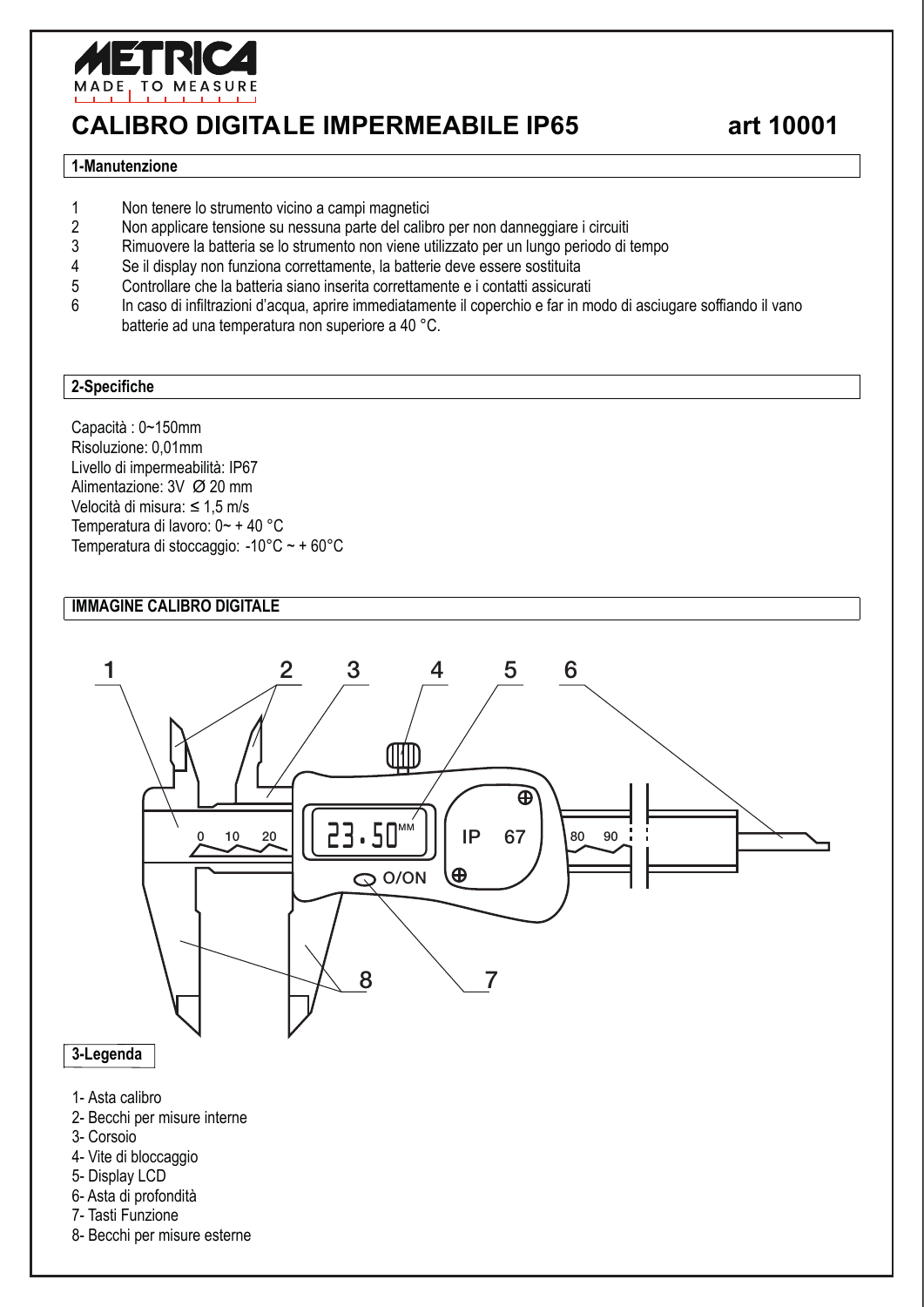#### **4-Funzioni (con un unico tasto)**

- 1- Azzeramento in qualsiasi fase di misurazione per misure supplementari
- 2 Conversione mm/inch in qualsiasi fase di misurazione
- 3- Spegnimento automatico dopo circa 20 minuti di inutilizzo

#### **5-Misurazione**

Preparazione:

- 1- Togliere la pellicola protettiva e pulire la superficie di misura
- 2- Allentare la vite di bloccaggio e muovere il corsoio per verificare il corretto funzionamento di display e tasti.

Misurazione

- 1 Accendere lo strumento premendo il tasto O/On e tenere premuto il tasto fino alla comparsa dell'unita di misura desiderata (mm o inch).
- 2- Chiudere i becchi del calibro e azzerare il display tenendo premuto il tasto O/On per meno di 2 secondi
- 3- Dopo l'utilizzo, tenere premuto il tasto per più di 2 secondi fino a spegnimento dello strumento

#### **6-Sostituzione batterie**

Se il display dovesse presentare anomalie (le cifre non vengono visualizzate correttamente o lampeggiano) è indice che la batteria è scarica e deve essere sostituita.

Rimuovere le viti sul coperchio del vano batterie e sostituire la batteria.

#### **Note**

- 1- Non smontare o rimuovere nessuna parte del calibro fatta eccezione del coperchio batteria
- 2- Non rimuovere il coperchio vano batterie se non necessita la sostituzione della batteria.









AVVERTIMENTO: Smaltire lo strumento in modo adeguato rispettando le normative nazionali in materia di smaltimento, Proteggere sempre lo strumento da interventi da parte di persone non autorizzate.



METRICA S.p.A. - S. Donato Milanese - Milano - Italy Importato e distribuito da:

## www.metrica.it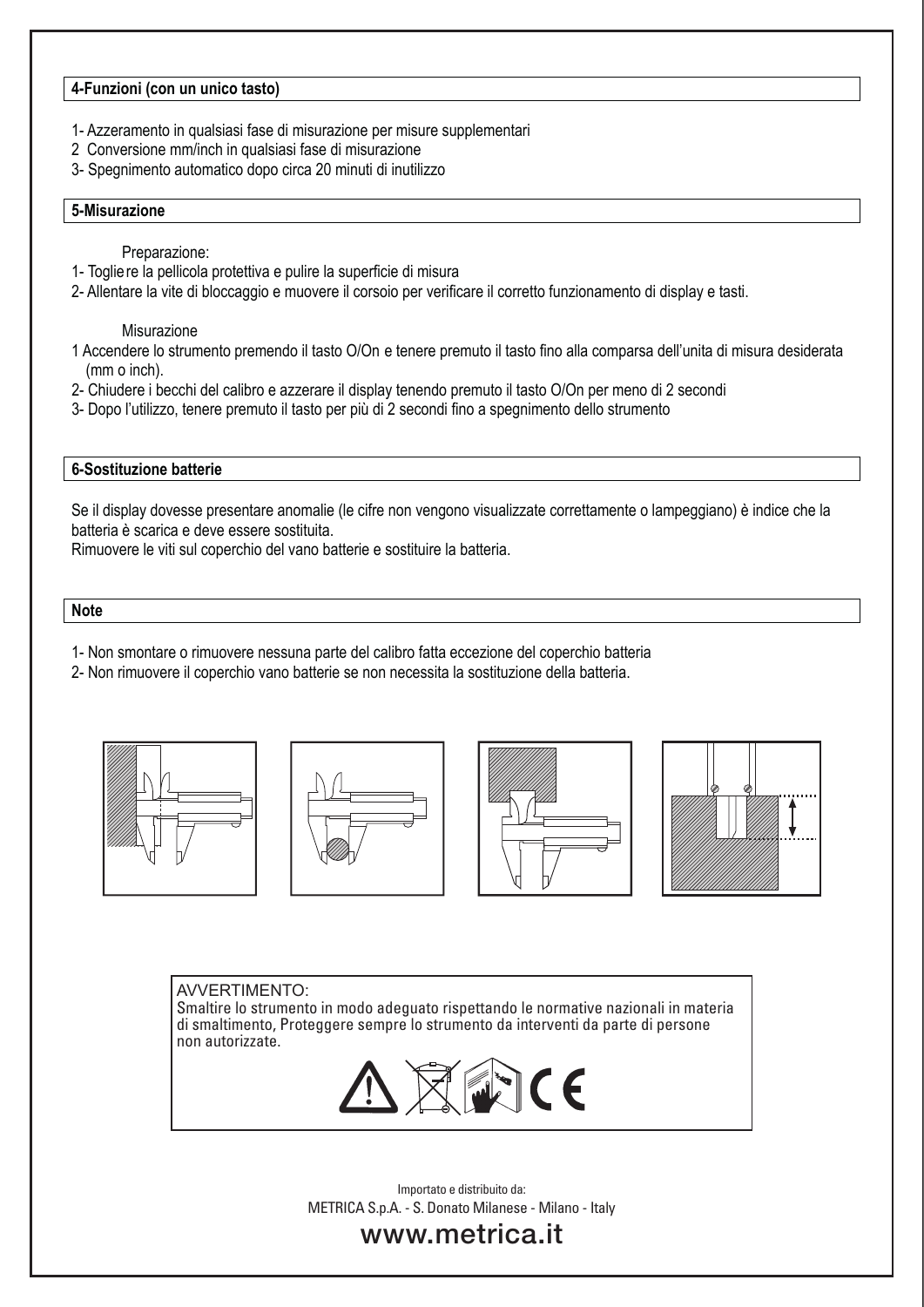

# **PIED A COULISSE DIGITAL ETANCHE IP65 art 10001**

#### **1- Manutention**

1 Ne pas approcher le pied à coulisse à des champs magnétiques

2 Ne pas mettre sous tension aucune partie du pied à coulisse pour ne pas endommager les circuits

3 Enlever la batterie si le pied à coulisse n'est pas utilisé pour longtemps

4 Si le display ne fonctionne pas correctement, la batterie doit être remplacée

5 Contrôler que la batterie soit insérée correctement et les contacts assurés

6 En cas d'infiltration d'eau, ouvrir immédiatement le couvercle et sécher en soufflant(sans dépasser la température de 40°C)

#### **2-Caracteristiques techniques**

Capacité : 0~150mm Résolution: 0,01mm Niveau d'étanchéité: IP67 Alimentation: 3V Ø 20 mm Vitesse de mesure:  $\leq 1.5$  m/s Température de travail: 0~ + 40 °C Température de stockage: -10°C ~ + 60°C

#### **3-Legende**



- 1- Corps pied à coulisse
- 2- Becs pour mesures intérieures
- 3- Coulisse
- 4- Vis de blocage
- 5- Lcd display
- 6- Tige de profondeur
- 7-Touche Fonction
- 8- Becs pour mesures extérieures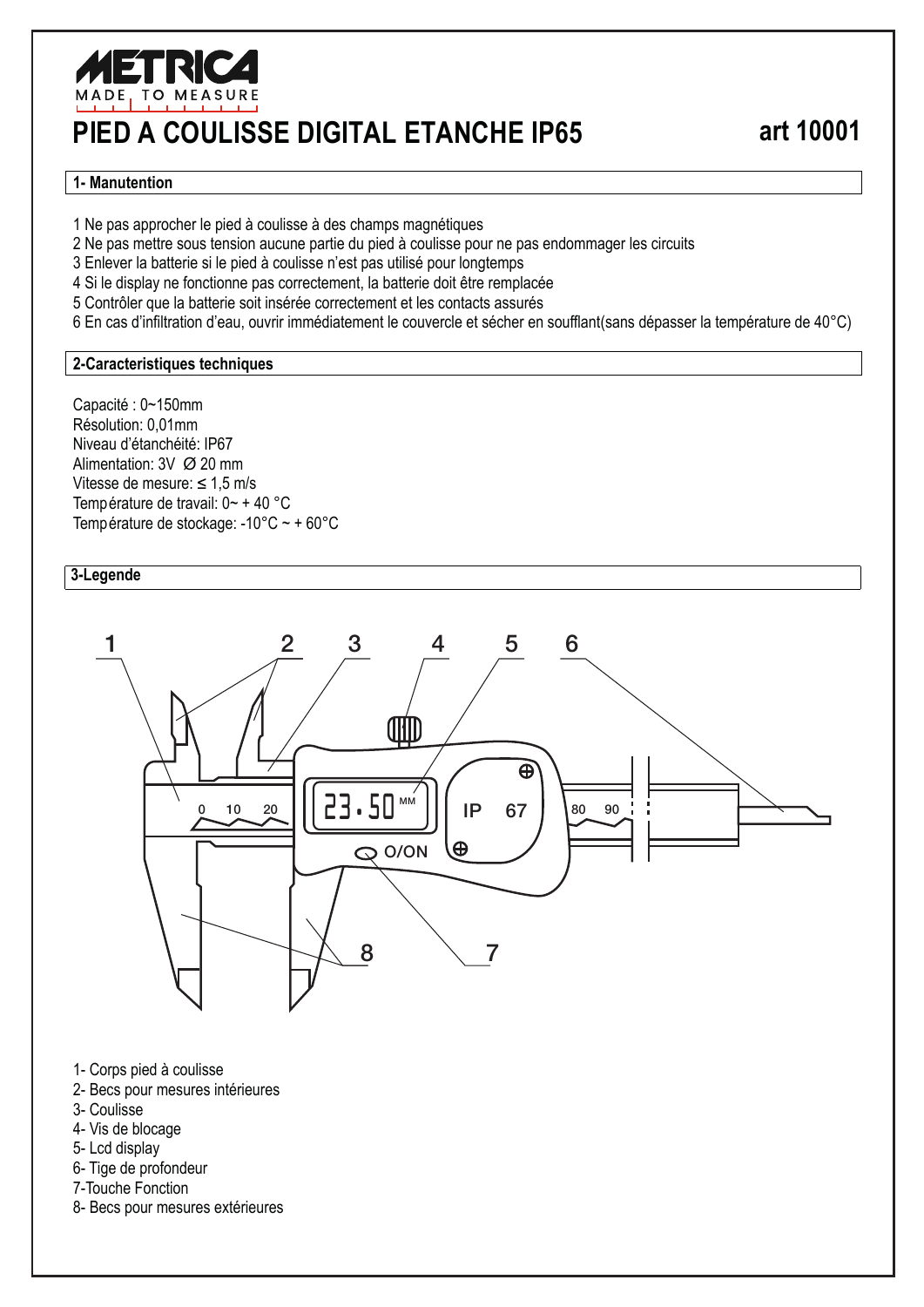#### **4 - Fonctions (par une seule touche)**

- 1 Mise à zero pour des mesures des comparaisons
- 2 Conversion mm/inch
- 3 Eteignement automatique après 20 minutes d'inactivité

#### **5- Mesure**

Préparation

- 1 Enlever le film protecteur et nettoyer la surface
- 2 Desserrer la vis de blocage et déplacer la coulisse pour vérifier le bon fonctionnement du display et des touches

**Mesure** 

- 1 Appuyer sur le bouton O/ON et tenir pressé ce bouton jusqu'à l'apparition de l'unité de mesure choisie (mm o inch)
- 2 Serrer les becs et mettre à zero le display en appuyant le bouton O/On pour < 2 sec
- 3 Après l'utilisation appuyer le bouton O/On pour >2 sec pour éteindre le pied à coulisse

#### **6-Remplacement de la batterie**

Si le display ne fonctionne pas correctement (ex. les chiffres clignotent) la batterie doit être remplacée Enlever les vis sur le couvercle et remplacer la batterie.

#### **Annotation**

1-Ne pas démonter l'appareil ou enlever des parties, faite exception le couvercle de la batterie.

2- Ne pas enlever le couvercle de la batterie si a batterie ne doit pas être remplacée









#### **Avis:**

- Eliminer l'appareil en suivant les normes nationales spécifiques concernant l'elimination des appareils électriques.
- Suivre les instruction pendant l'usage de l'appareil.
- Ne faire pas utiliser l'instrument par n'importe qui sans autorisation.



METRICA S.p.A. - S. Donato Milanese - Milano - Italy Importé et distribué par:

## www.metrica.it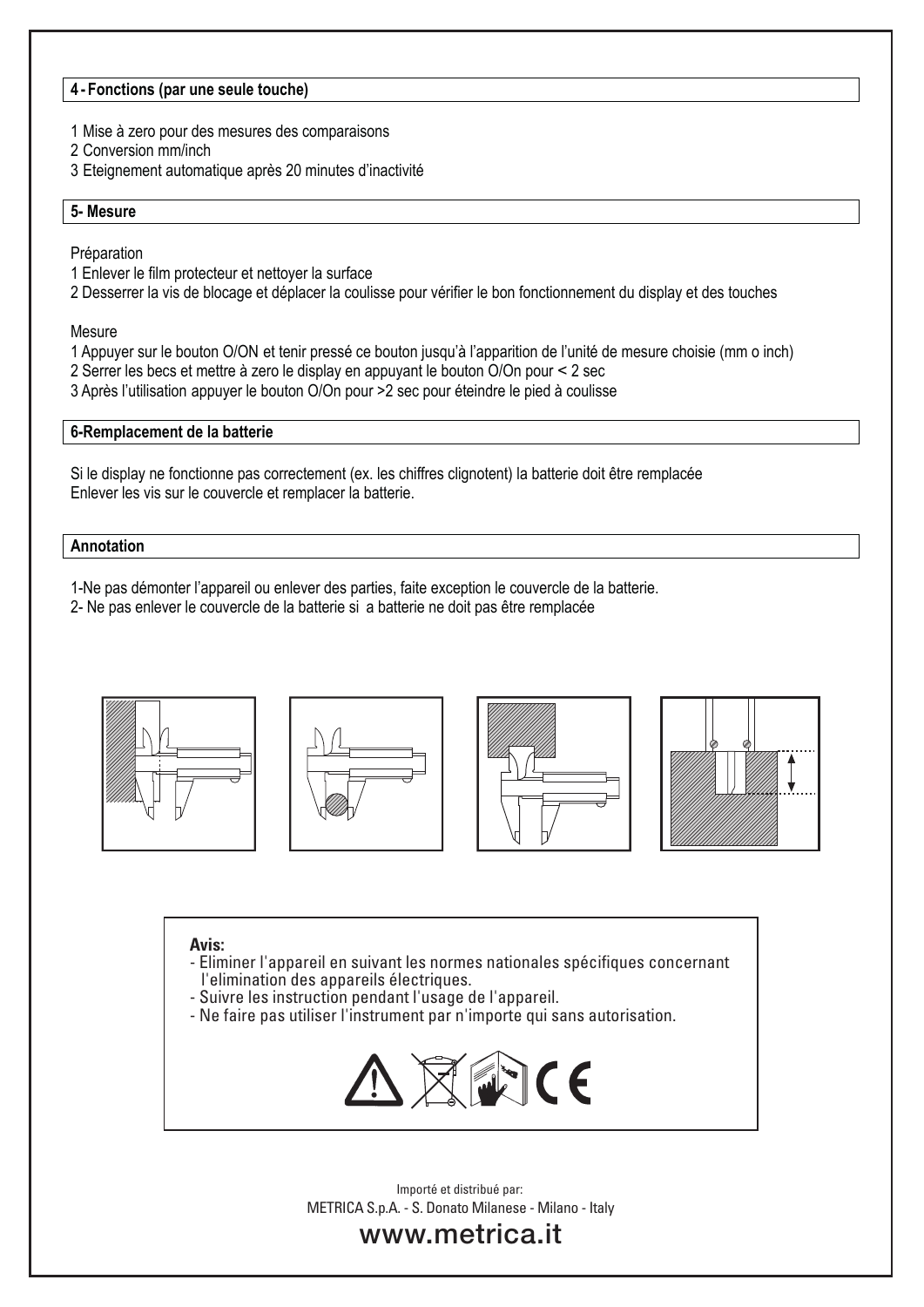

# **USER'S MANUAL OF IP65 WATER-PROOF DIGITAL CALIPER art. 10001**

#### **1 - Maintenance Instructions**

- 1 Do not get it near the magnetic field.
- 2 Never apply voltage (e.g. engraving with an electric pen) on any part of the digital caliper for fear of damaging the circuit.
- 3 Please take out the battery when IP 67 digital caliper is not use for a long time.

#### **2 - Technical Specifications**

Measuring range : 0~150mm Resolution: 0,01mm Water Protection Level: IP67 Power: 3V (CR2032) Ø 20 mm Measuring speed:  $\leq 1.5$  m/s Working temperature: 0 ~ + 40 °C Storage temperature: -10°C ~ + 60°C

## **PICTURE OF DIGITAL CALIPER**



- 1- Body Frame
- 2- Inside Measuring Jaws
- 3- Slider
- 4- Fastening Screw
- 5- LCD Display
- 6- Depth Bar
- 7- Function Key
- 8- Outside Measuring Jaws